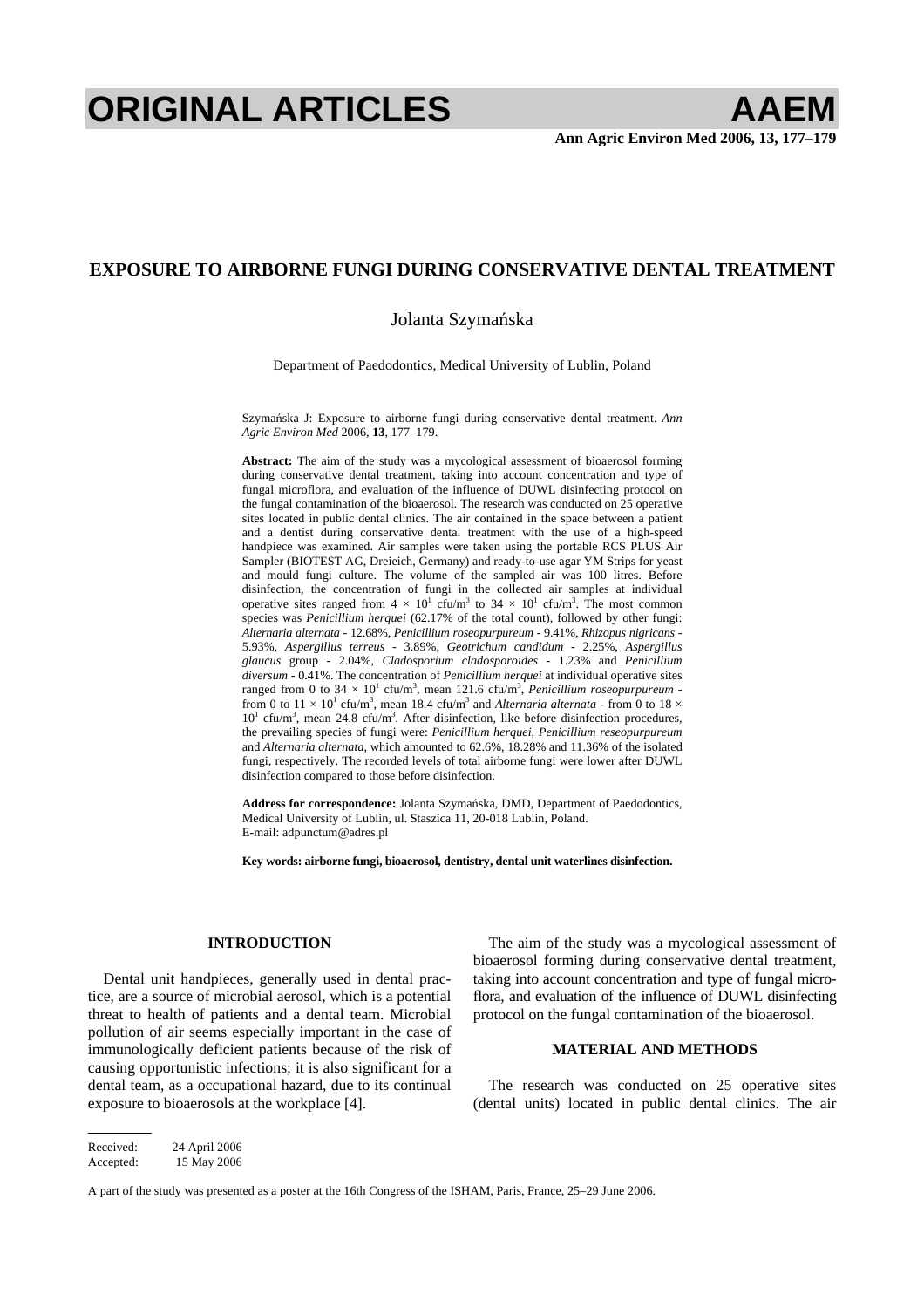contained in the space between a patient and a dentist during conservative dental treatment with the use of a high-speed handpiece was examined. Air samples were taken using the portable RCS PLUS Air Sampler (BIOTEST AG, Dreieich, Germany) and ready-to-use agar YM Strips for yeast and mould fungi culture. The volume of the sampled air was 100 litres. The strips were incubated for 5 days at the temperature of 30ºC. After incubation, colonies were counted and identified to the level of species with macro- and microscopic methods [7]. The concentration of fungi (cfu) in a cu m was calculated according to the following formula:  $cfu/m^3 = cfu$ counted on an agar strip/sample volume (litre)  $\times$  1000 (litre).

The research was carried out twice: before the procedure of DUWL disinfection and after application of the procedure previously described [6].

**Statistical analysis.** The obtained results were processed using Microsoft Excel 2000, Statistica 5.1. The assumed error risk was 5%.

#### **RESULTS AND DISCUSSION**

**Fungi in air samples before disinfection.** The concentration of total fungi in the collected air samples before of DUWL disinfection at individual operative sites ranged from  $4 \times 10^1$  cfu/m<sup>3</sup> to  $34 \times 10^1$  cfu/m<sup>3</sup> (Tab. 1, 4). The following fungal species were found: *Alternaria alternata* (Fr.) Keissl, *Aspergillus glaucus* group, *Aspergillus terreus* Thom, *Cladosporium cladosporioides* (Fresen.) G.A. de Vries, *Geotrichum candidum* Link ex Pers., *Penicillium diversum* Raper et Fennel, *Penicillium herquei* Bainier and Sartory, *Penicillium* (*carmino-violaceum*) *roseopurpureum* Diereckx (=*Penicillium sanguifluus* Sopp), *Rhizopus nigricans* (=*Rhizopus stolonifer* (Ehrenb.: Fr) Vuill.) by M.A.A. Schipper (Tab. 3).

In the examined air no yeast-like fungi belonging to the *Candida* species, which prevailed among fungi identified in DUWL tests, were found [7]. In the bioaerosol, mould fungi were isolated among which there were alergising and/or immunotoxic species.

The most common species was *Penicillium herquei*  (62.17% of the total count), followed by other fungi: *Alternaria alternata* - 12.68%, *Penicillium roseopurpureum* - 9.41%, *Rhizopus nigricans* - 5.93%, *Aspergillus terreus* - 3.89%, *Geotrichum candidum* - 2.25%, *Aspergillus glaucus* group - 2.04%, *Cladosporium cladosporoides* - 1.23% and *Penicillium diversum* - 0.41% (Tab. 2). The concentration of *Penicillium herquei* at individual operative sites ranged from 0 to  $34 \times 10^{1}$ cfu/m3 , mean 121.6 cfu/m3 , *Penicillium roseopurpureum* from 0 to  $11 \times 10^1$  cfu/m<sup>3</sup>, mean 18.4 cfu/m<sup>3</sup> and Alternaria alternata - from 0 to  $18 \times 10^1$  cfu/m<sup>3</sup>, mean 24.8  $cfu/m^3$  (Tab. 4).

**Fungi in air samples after disinfection.** The concentration of total fungi in the studied air samples after DUWL disinfection ranged from  $1 \times 10^1$  cfu/m<sup>3</sup> to 34  $\times$ 

**Table 1.** Concentration of total fungi in air at the individual operative sites before and after DUWL disinfection (cfu/m<sup>3</sup>).

| Unit No.       | Before disinfection | After disinfection |
|----------------|---------------------|--------------------|
| $\mathbf{1}$   | 200                 | 130                |
| $\overline{c}$ | 200                 | 100                |
| 3              | 300                 | 200                |
| $\overline{4}$ | 290                 | 190                |
| 5              | 330                 | 170                |
| 6              | 290                 | 60                 |
| 7              | 170                 | 70                 |
| 8              | 250                 | 200                |
| 9              | 180                 | 220                |
| 10             | 220                 | 90                 |
| 11             | 210                 | 200                |
| 12             | 110                 | 110                |
| 13             | 100                 | 120                |
| 14             | 200                 | 70                 |
| 15             | 40                  | 80                 |
| 16             | 140                 | 330                |
| 17             | 40                  | 30                 |
| 18             | 240                 | 120                |
| 19             | 250                 | 10                 |
| 20             | 40                  | 340                |
| 21             | 330                 | 120                |
| 22             | 340                 | 180                |
| 23             | 140                 | 200                |
| 24             | 120                 | 60                 |
| 25             | 160                 | 210                |
| Mean           | 195.6               | 144.4              |

**Table 2.** Mean concentration of fungal species in air before and after DUWL disinfection (cfu/m<sup>3</sup>).

| Fungal species                  |                  | Before disinfection | After disinfection |          |  |
|---------------------------------|------------------|---------------------|--------------------|----------|--|
|                                 | $\text{cfn/m}^3$ | $\%$                | $cfu/m^3$          | $\%$     |  |
| Alternaria alternata            | 24.8             | 12.68               | 16.4               | 11.36    |  |
| Aspergillus glaucus<br>group    | 4                | 2.04                | 2.8                | 1.94     |  |
| Aspergillus terreus             | 7.6              | 3.89                | 2.4                | 1.66     |  |
| Cladosporium<br>cladosporioides | 2.4              | 1.23                | $\Omega$           | $\Omega$ |  |
| Geotrichum candidum             | 4.4              | 2.25                | 3.2                | 2.22     |  |
| Penicillium diversum            | 0.8              | 0.41                | 0                  | $\Omega$ |  |
| Penicillium herquei             | 121.6            | 62.17               | 90.4               | 62.6     |  |
| Penicillium<br>roseopurpureum   | 18.4             | 9.41                | 26.4               | 18.28    |  |
| Rhizopus nigricans              | 11.6             | 5.93                | 1.6                | 1.11     |  |
| Rhodotorula rubra               | $\theta$         | $\Omega$            | 1.2                | 0.83     |  |
| Total                           | 195.6            | 100.00              | 144.4              | 100.00   |  |

**Table 3.** Fungi isolated from the air during dental treatment with the use of a high-speed handpiece at the individual operative sites before DUWL disinfection.

*Alternaria alternata* (9, 10, 11, 12, 13, 14, 15, 16), *Aspergillus glaucus*  group (8, 14, 24), *Aspergillus terreus* (3, 9, 11, 25), *Cladosporium cladosporioides* (8, 9), *Geotrichum candidum* (8), *Penicillium diversum* (20), *Penicillium herquei* (1, 2, 3, 4, 5, 6, 7, 8, 10, 11, 13, 18, 20, 21, 22, 23, 24, 25), *Penicillium roseopurpureum* (1, 2, 3, 10, 16), *Rhizopus nigricans* (17, 19).